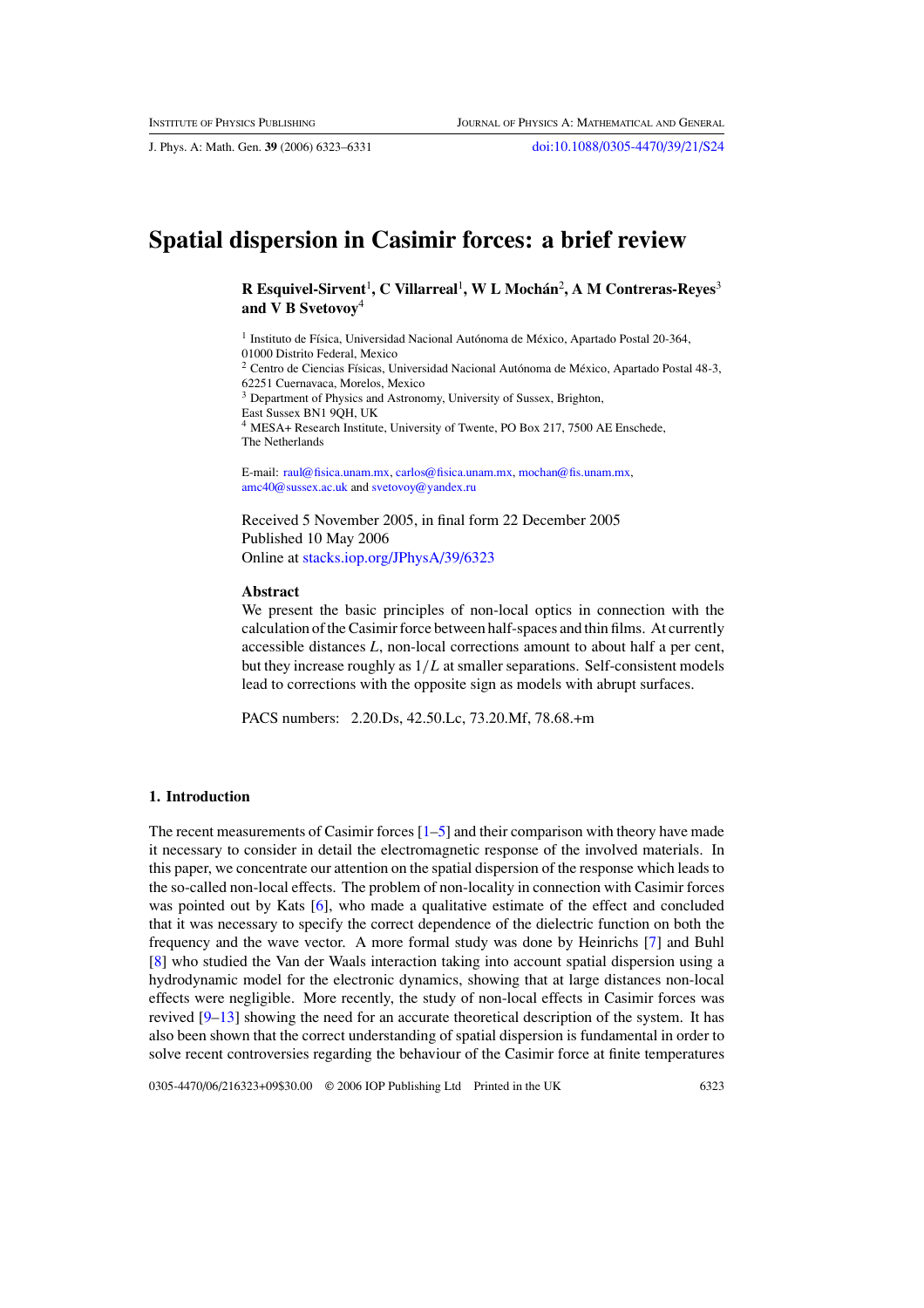<span id="page-1-0"></span>[\[14](#page-8-0), [15\]](#page-8-0). In this paper, we present a brief review of non-local effects, their incorporation in the calculation of optical properties and their importance in Casimir forces at zero temperature, with particular attention to the importance of a proper optical model of the materials.

#### **2. Non-local media**

In a linear and causal time-independent system, the most general relation between the electric displacement  $\vec{D}$  and the electric field  $\vec{E}$  is

$$
\vec{D}(\vec{r},t) = \int d^3r' \int_{-\infty}^t dt' \epsilon(\vec{r},\vec{r}',t-t') \cdot \vec{E}(\vec{r}',t'), \tag{1}
$$

where  $\epsilon(\vec{r}, \vec{r}', t - t')$  is the dielectric response tensor of the material. The response of the system at time *t* depends on the excitation not only at *t*, but also at previous times  $t' < t$ , i.e., its response is not instantaneous. This fact, known as temporal dispersion, is closely related to the well-known dependence of the index of refraction on frequency *ω*. The time integration in equation (1) is readily recognized as a convolution, so that it may be eliminated through a temporal Fourier transform,

$$
\vec{D}(\vec{r},\omega) = \int d^3r' \epsilon(\vec{r},\vec{r}',\omega) \cdot \vec{E}(\vec{r}',\omega).
$$
 (2)

Equation (1) also shows that the response at a position  $\vec{r}$  might depend not only on the excitation at the same point, but also on positions  $\vec{r}'$  within some neighbourhood  $\Omega$  of  $\vec{r}$ . This non-local dependence arises from the interaction among different parts of the system and is known as spatial dispersion due to its resemblance to temporal dispersion. The size of the neighbourhood  $\Omega$  within which  $\epsilon(\vec{r}, \vec{r}', t-t')$  is non-negligible is called the range of non-locality. It is typically about an atomic distance, i.e., a few  $\hat{A}$ , as that is the only length scale that characterizes the microscopic response of a material, although it may become orders of magnitude larger, for example, in ultra-pure conductors at low temperatures. As the wavelength of light is typically much larger than the range of non-locality, it is common to assume that  $E(\vec{r}') \approx E(\vec{r})$  within  $\Omega$ , so that we may take the electric field out of the spatial integration in equations (1) and (2), yielding a local response  $\vec{D}(\vec{r}, \omega) = \epsilon(\vec{r}, \omega) \cdot \vec{E}(\vec{r}, \omega)$ , where  $\epsilon(\vec{r}, \omega) \equiv \int d^3r' \epsilon(\vec{r}, \vec{r}', \omega)$  is the local dielectric response. An equivalent result is obtained if we replace  $\epsilon(\vec{r}, \vec{r}', \omega)$  by the local kernel  $\epsilon(\vec{r}, \omega)\delta(\vec{r} - \vec{r}')$  in equation (2). However, we remark that this approximation might fail close to the surface of a material where its dielectric properties change rapidly, as some components of the field have rapid variations in this region regardless of the frequency. Thus, the detailed study of the electromagnetic screening at surfaces requires a non-local approach. From the optical point of view, non-locality produces corrections to the optical coefficients, such as the reflection amplitudes, of order  $\Lambda/\lambda$  where  $\Lambda$  is the characteristic length scale of the selvedge region where non-locality has to be accounted for  $[16]$  and  $\lambda$  is the wavelength of light. As  $\Lambda$  is typically a few  $\AA$ , while  $\lambda$  is on the order of hundreds or thousands of  $\AA$ , non-locality may be safely ignored in many applications, although it has to be accounted for in any precise calculation. Note that within a non-local material we have to include the full tensorial character of the response even in the isotropic case, as the separation  $\vec{r} - \vec{r}'$  between excitation and observation positions defines a particular direction in space.

Even within non-local media, equation (2) may be further simplified if the system is translationally invariant, with a response that depends on the separation  $\vec{r} - \vec{r}'$ , instead of being a function of both  $\vec{r}$  and  $\vec{r}$ <sup>'</sup>. In this case, equation (2) is also a convolution and may be rewritten as a simple algebraic relation,

$$
\dot{D}(\dot{k},\omega) = \epsilon(\dot{k},\omega) \cdot \dot{E}(\dot{k},\omega),\tag{3}
$$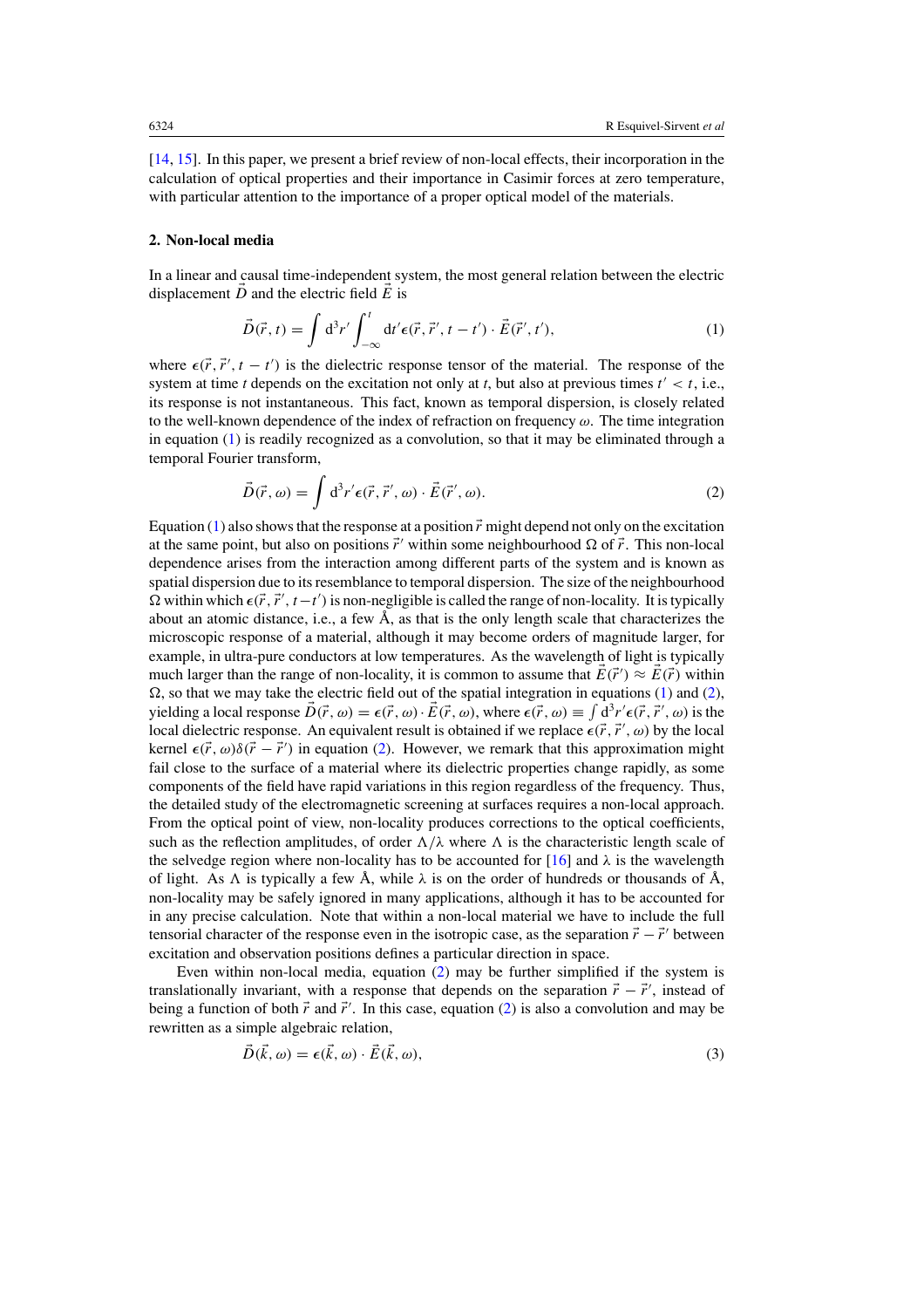<span id="page-2-0"></span>by taking spatial Fourier transforms with wave vector  $\vec{k}$ . Thus, spatial dispersion is frequently identified with a wave-vector-dependent dielectric response. Examples of spatially dispersive systems are excitonic semiconductors, where the spatial dispersion arises from the momentum dependence of the excitonic energy. Another well-known non-local system is the conduction electron gas of a conductor. Here the non-locality arises from the correlation hole that surrounds every electron, so that excitation of one electron at some position affects the response of the system within a neighbourhood on the order of the Thomas–Fermi screening distance. Furthermore, an electron excited at one position may contribute to the response at a distance of a mean free path away.

The identification of spatial dispersion with a wave-vector-dependent response has led to some subtle but pervading confusion in the literature when discussing the optical properties of non-local systems, as  $\epsilon(k, \omega)$  *is not even a well-defined quantity* close to a surface. As translational invariance is necessarily lost, the response of the system has to be written fully as in equation  $(2)$ , or be simplified at most to

$$
\vec{D}(z, \vec{Q}, \omega) = \int dz' \epsilon(z, z', \vec{Q}, \omega) \cdot \vec{E}(z', \vec{Q}, \omega), \tag{4}
$$

where we assumed that the surface is normal to the *z* axis and we took spatial Fourier transforms with wave vector  $\vec{Q}$  along the *x*–*y* plane along which we may assume a 2D translational invariance. Nevertheless, specific meaning can sometimes be given to  $\epsilon(\vec{k}, \omega)$ close to a surface, but only under some additional simplifying assumptions about the nature of the response, some of which will be discussed below. These assumptions and their approximate nature should not be ignored.

# **3. Homogeneous systems**

Within a homogeneous isotropic material, the only preferred direction is determined by  $\vec{k}$ , so that the dielectric tensor may be written as

$$
\epsilon(\vec{k},\omega) = \epsilon_1(\vec{k},\omega)\mathbf{P}_1(\vec{k}) + \epsilon_1(\vec{k},\omega)\mathbf{P}_1(\vec{k}) = \epsilon_1(\vec{k},\omega)\frac{\vec{k}\vec{k}}{k^2} + \epsilon_1(\vec{k},\omega)\left(1 - \frac{\vec{k}\vec{k}}{k^2}\right),\tag{5}
$$

where  $P_1(\vec{k})$  and  $P_t(\vec{k})$  are the longitudinal and the transverse projectors. Thus, for longitudinal and for transverse exciting fields, the response may be taken as scalar. However, the longitudinal dielectric function  $\epsilon_1(\vec{k}, \omega)$  is in general different from the transverse dielectric function  $\epsilon_1(\vec{k}, \omega)$ , although they coincide among themselves and with the local dielectric function in the  $k \to 0$  limit.

Substituting equation (5) into [\(3\)](#page-1-0) and the resulting displacement into Maxwell's equations for non-magnetic systems, we obtain

$$
\vec{k} \times \vec{E}(\vec{k}, \omega) = -\frac{\omega}{c}\vec{B},\tag{6}
$$

$$
\vec{k} \times \vec{B}(\vec{k}, \omega) = -\frac{\omega}{c} (\epsilon_1(\vec{k}, \omega) \vec{E}_1(\vec{k}, \omega) + \epsilon_1(\vec{k}, \omega) \vec{E}_1(\vec{k}, \omega)), \tag{7}
$$

where  $\vec{E}_{\alpha} = \mathbf{P}_{\alpha} \cdot \vec{E}$  ( $\alpha = 1, t$ ). Taking as usual the vector product of equation (7) with  $\vec{k}$  and substituting (6), we obtain the dispersion relation for transverse waves  $(E_t \neq 0)$ 

$$
k^2 = \frac{\omega^2}{c^2} \epsilon_t(\vec{k}, \omega), \tag{8}
$$

which differs from the usual local result only by the explicit dependence of  $\epsilon_1$  on  $\vec{k}$ . On the other hand, taking the longitudinal projection of equation (7) we obtain that there might also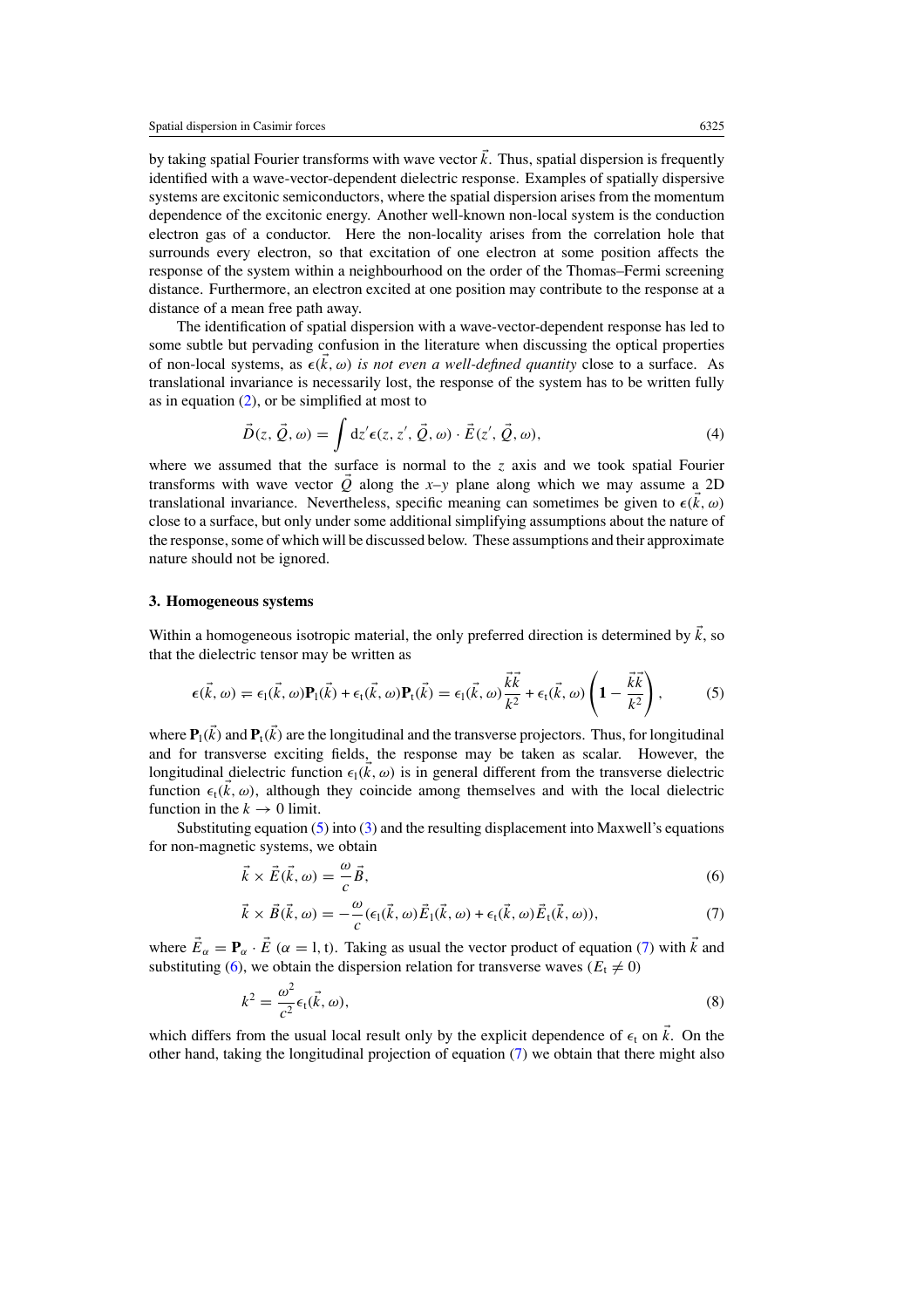<span id="page-3-0"></span>be free longitudinal fields  $(E_1 \neq 0)$  within the bulk, provided the wave vector and frequency satisfy the longitudinal dispersion relation, given implicitly by

$$
\epsilon_1(\vec{k}, \omega) = 0. \tag{9}
$$

Both equations [\(8\)](#page-2-0) and (9) can provide more solutions within non-local media than the usual two independent transverse modes that may be sustained by local materials.

The specific form of the dielectric function depends on the nature of the material, dielectric or metallic, and the model used. For example, a simple model for semiconductors close to an excitonic transition is that of a Lorentz oscillator [\[17\]](#page-8-0),

$$
\epsilon_{\mathfrak{l}}(\vec{k},\omega) = \epsilon_{\mathfrak{l}}(\vec{k},\omega) = \epsilon_{\infty} + \frac{\omega_{\mathfrak{p}}^2}{\omega_{\mathfrak{T}}^2(k) - \omega^2 - i\gamma\omega},\tag{10}
$$

with weight  $\omega_p^2$ , dissipation constant  $\gamma$  and with a wave-vector-dependent resonance energy  $\hbar \omega_T(k) = E_g - E_b + K$  that incorporates the energy required to create an electron–hole pair given by the energy gap  $E_g$  of the semiconductor, the binding energy  $E_b$  of the exciton and its kinetic energy  $K = \frac{\hbar^2 k^2}{2M}$ , where *M* is the excitonic mass. Here  $\epsilon_{\infty}$  is the contribution from the other non-resonant transitions. An analogous simple model for metals is the hydrodynamic model, with a local transverse response  $\epsilon_t(\omega) = 1 - \omega_p^2/(\omega^2 + i\gamma \omega)$  given by the Drude model and a non-local longitudinal response

$$
\epsilon_1(\vec{k}, \omega) = 1 - \frac{\omega_p^2}{\omega^2 + i\omega\gamma - \beta^2 k^2}.
$$
\n(11)

Here, the spatial dispersion arises from the fact that electrons are fermions and so Pauli's principle implies that it takes energy to increase their density. Therefore, for longitudinal waves there is a restoring force proportional to  $\beta^2 = 3v_F^2/5$  [\[18](#page-8-0)] in addition to the electrical coupling to the electromagnetic field [\[19\]](#page-8-0). Here,  $v_F$  is the Fermi velocity and  $\beta$  is related to the compressibility of the metal.

More elaborate expressions may be obtained through a purely quantum-mechanical approach using linear response theory. One of such approaches is the random phase approximation (RPA), in which the response of the electron gas to the self-consistent oscillating electric field is identified with the response of a gas of independent fermions to an external perturbing field. The response may then be found from Kubo's formulae through the density– density and the current–current equilibrium correlation functions of the fermion gas, resulting in the Lindhard longitudinal dielectric function [\[20–22\]](#page-8-0)

$$
\epsilon_1(\vec{k}, \omega) = 1 + \frac{3\omega_p^2}{k^2 v_F^2} f_1,
$$
\n(12)

where

$$
f_1 = \frac{1}{2} + \frac{1}{8w} \left[ \left[ 1 - (w - u)^2 \right] \ln \left( \frac{w - u + 1}{w - u - 1} \right) + \left[ 1 - (w + u)^2 \right] \ln \left( \frac{w + u + 1}{w + u - 1} \right) \right],\tag{13}
$$

 $w = k/2k_F$ ,  $u = \omega/kv_F$  and  $k_F$  is Fermi's wave vector. Similar expressions have been obtained for the non-local transverse dielectric function [\[11\]](#page-8-0), including additional dissipation channels [\[23](#page-8-0)].

## **4. Surface**

It is important to emphasize that a dielectric response of the form  $\epsilon(\vec{k}, \omega)$  may only be defined within the bulk of a translational invariant system. When a surface is present, this invariance is broken along its normal direction and the full response  $\epsilon(z, z', Q, \omega)$  has to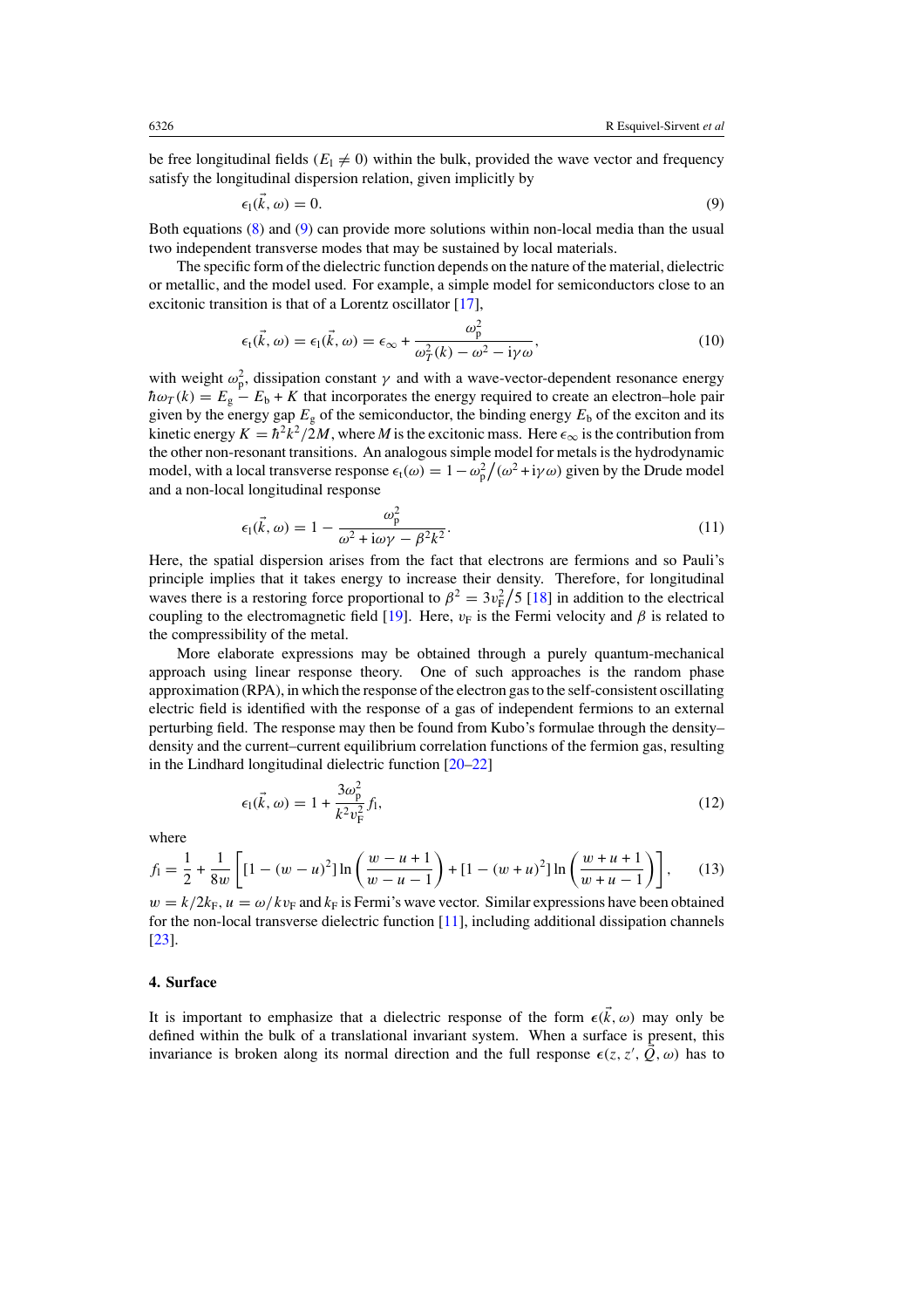<span id="page-4-0"></span>be employed. This may be obtained from microscopic surface screening calculations that include the self-consistent confining potential [\[24](#page-8-0)]. Alternatively, simplified models may be obtained by writing the dielectric response close to the surface in terms of the bulk response, introducing simplifying assumptions about the interaction of electrons with the surface. The latter calculations have the added difficulty of having to account for the possible excitation of longitudinal and*/*or additional transverse waves given by all the real and complex solutions of equations [\(8\)](#page-2-0) and [\(9\)](#page-3-0), beyond the usual two transverse modes of local optics.

As an example, consider *p*-polarized light incident on the surface of a metal described by the hydrodynamic model [\(11\)](#page-3-0). Within the bulk, there is one *p*-polarized transverse and one longitudinal transmitted mode. Assuming that these modes may be extrapolated up to the surface, which is taken as a sharp discontinuity in the dielectric properties, the optical problem is reduced to the calculation of the amplitude of the reflected wave, the transmitted transverse wave and the longitudinal wave. Thus, three boundary conditions are required. Maxwell's equations provide only two independent conditions, so that the problem seems to be under-determined and additional boundary conditions (ABCs) of non-electromagnetic origin are called for. The problem arises of course from the assumption that the response is bulk-like up to the surface. Nevertheless, it is reasonable to assume that at the surface of a non-local metal *all of the components of all the fields ought to be continuous* [\[25\]](#page-8-0), not only the usual field components  $E_{\parallel}$ ,  $H_{\parallel}$ ,  $D_{\perp}$  and  $B_{\perp}$ , where  $\parallel$  and  $\perp$  denote parallel and perpendicular. For instance, a discontinuity in the normal component of the electric field *E*<sup>⊥</sup> would imply an infinite charge density at the surface, which would unrealistically require an infinite amount of energy according to Pauli's principle. Using this ABC, one can obtain the reflection amplitude

$$
r_{\rm p} = \frac{\epsilon_{\rm t} k_{\rm v} - k_{\rm t} + Q^2 (\epsilon_{\rm t} - 1)/k_{\rm l}}{\epsilon_{\rm t} k_{\rm v} + k_{\rm t} - Q^2 (\epsilon_{\rm t} - 1)/k_{\rm l}},\tag{14}
$$

which differs from the local result  $r_p = (\epsilon_t k_v - k_t)/(\epsilon_t k_v + k_t)$  due to the excitation of longitudinal waves at the surface. Here,  $k_v$ ,  $k_t$  and  $k_l$  are the normal components of the wave vector of the incident wave in vacuum, of the transverse wave in the metal and of the longitudinal wave, respectively, for given values of *Q* and *ω*.

The above hydrodynamic result may be obtained as a particular case of the semi-classical infinite barrier model (SCIB) [\[26](#page-8-0)]. In this model, it is assumed that there are two ways in which an electron excited at  $\vec{r}'$  within a semi-infinite conductor occupying the half-space  $z > 0$ may propagate and contribute to the response at  $\vec{r}$ : either it travels directly from  $\vec{r}'$  to  $\vec{r}$  or else it first propagates to some point on the surface  $z = 0$  where it is specularly reflected back into  $\vec{r}$ . Assuming no electrons are inelastically nor diffusively scattered at the surface, and ignoring the quantum interference between incident and reflected electronic wavefunctions, the polarization at  $\vec{r}$  within the *real* semi-infinite conductor would be indistinguishable from the polarization in a *fictitious* infinite system, provided in the latter we impose the specular *z*  $\leftrightarrow$  −*z* symmetry. For each electron at *z* > 0 moving with speed −*v<sub>z</sub>* towards the surface, there would be another electron in the fictitious system at  $z < 0$  moving with speed  $v_z > 0$ ; when the former reaches  $z = 0$  and leaves the  $z > 0$  half-space, the latter enters the half-space, as if the former were specularly reflected. In the fictitious system,  $\vec{E}_{\parallel}$  must be an even function of *z* while  $E_{\perp}$  must be an odd function. All other vectorial quantities must have the same behaviour, while pseudo-vectors such as *B* and *H* must have the opposite parity. In particular, the fields  $\vec{H}_{\parallel}$  and  $D_{\perp}$  are odd functions of *z* and are therefore discontinuous at the surface. This may seem surprising until we note that *this discontinuity applies only to the fields of the fictitious, not of the real system*, and that fictitious and real fields coincide only in the half-space  $z > 0$ . According to Maxwell's equations, the fictitious fields have a singular source given by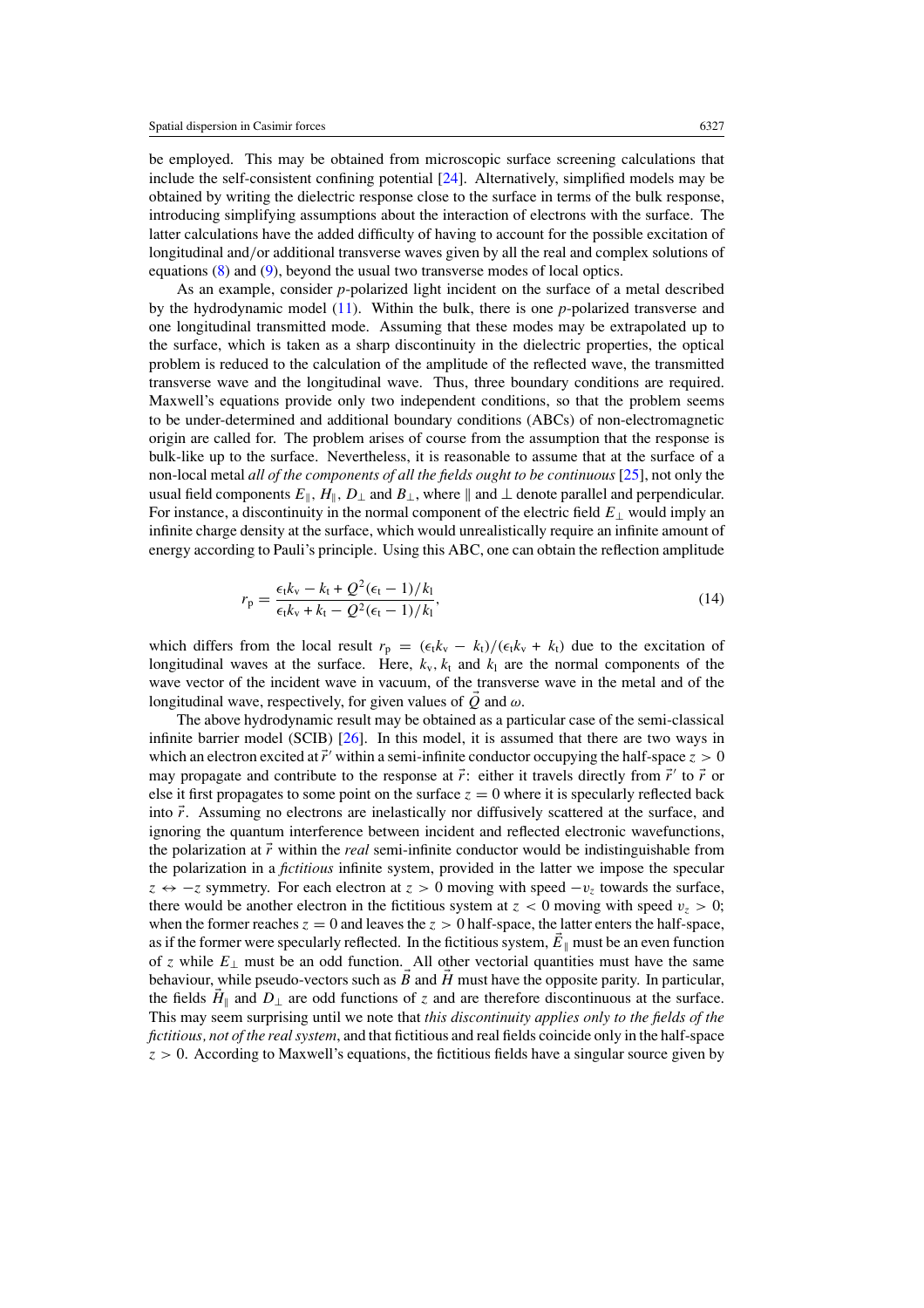<span id="page-5-0"></span>a fictitious external surface current flowing at  $z = 0$ . By calculating the fields produced within a homogeneous metal by such a singular current, we may obtain the surface impedances [\[27\]](#page-8-0)

$$
Z_{\rm s} \equiv -\frac{E_{\rm y}(0^+)}{H_{\rm x}(0^+)} = \frac{\rm i}{\pi} \frac{\omega}{c} \int_{-\infty}^{\infty} \frac{\mathrm{d}k_z}{(\omega^2/c^2)\epsilon_{\rm t} - k^2},\tag{15}
$$

and

$$
Z_{\rm p} \equiv \frac{E_x(0^*)}{H_y(0^*)} = \frac{\mathrm{i}}{\pi} \frac{\omega}{c} \int_{-\infty}^{\infty} \frac{\mathrm{d}k_z}{k^2} \left[ \frac{k_x^2}{(\omega^2/c^2)\epsilon_1} + \frac{k_z^2}{(\omega^2/c^2)\epsilon_1 - k^2} \right],\tag{16}
$$

which are independent of the unspecified magnitude and phase of the external current. *As in the real system there are no singularities and the fields are continuous across the boundary*, we can write  $Z_s = -E_y(0^-)/H_x(0^-)$  and  $Z_p = E_x(0^-)/H_y(0^-)$  in terms of the fields  $\vec{E}(0^-)$ and  $H(0^-)$  in vacuum, which may be written in terms of the incident and reflected waves, so that we may solve for the reflection amplitudes

$$
r_{s} = \frac{Z_{s} - Z_{vs}}{Z_{s} + Z_{vs}}, \qquad r_{p} = \frac{Z_{vp} - Z_{p}}{Z_{vp} + Z_{p}},
$$
\n(17)

where  $Z_{vs} = \omega/(k_v c)$  and  $Z_{vp} = (k_v c)/\omega$  are the vacuum surface impedances.

It can easily be shown that Fresnel's reflection amplitudes may be obtained by substituting in equations  $(15)$ – $(17)$  the local wave-vector-independent dielectric function. The excitation of collective modes may be accounted for by substituting the dielectric function  $(11)$ , yielding the hydrodynamic result [\(14\)](#page-4-0). A full quantum-mechanical bulk response such as Lindhard's formulae [\(12\)](#page-3-0) may also be employed, accounting therefore also for electron–hole pair creation and for Landau damping. Nevertheless, the above SCIB results are still not exact, as they do not account for the microscopic nature of the surface, the shape of the confining surface potential, the quantum oscillations of the equilibrium and the induced density close to the surface.

Besides applying simplified models that approximate the surface response in terms of the bulk response of the system, it is possible to obtain the microscopic response of the surface  $\epsilon(z, z', Q, \omega)$  through the use of linear response theory. The most simple microscopic model for metallic surfaces is the jellium model, in which electrons are added to a homogeneous semi-infinite positive background. Using density functional theory in the local density approximation (LDA), the self-consistent confining potential, electronic wavefunctions and equilibrium density profile may be obtained through a solution of the Kohn–Sham equations [\[28](#page-8-0)]. Through a generalization of the RPA known as the time-dependent LDA (TDLDA), the surface susceptibility and dielectric response may be obtained [\[24\]](#page-8-0). Equation [\(4\)](#page-2-0) is an integral relation between  $\ddot{D}$  and  $\ddot{E}$ . As the width of the selvedge region is usually small [\[16](#page-8-0)] with respect to the relevant optical wavelength, the integro-differential Maxwell's equations may be solved using a long-wavelength approximation [\[29\]](#page-8-0). For example, the reflection amplitude for *p*-polarized light may be simply expressed as [\[30\]](#page-8-0)

$$
r_{\rm p} = r_{\rm p}^0 \left[ 1 + \frac{2ik_{\rm v}\epsilon_{\rm t}}{1 + \epsilon_{\rm t}k_{\rm v}^2/Q^2} d_{\perp} \right],\tag{18}
$$

where  $r_p^0$  is the non-perturbed reflection amplitude given by Fresnel's relations and

$$
d_{\perp} \equiv \frac{\int dz \, z \delta \rho(z)}{\int dz \, \delta \rho(z)}\tag{19}
$$

is the position of the centroid of the distribution of charge *δρ* induced at the surface of a metal in order to screen the normal component of the electric field. As an illustrative example,  $d_{\perp} = -i/k_1$  within the hydrodynamic model. It is then simply shown that equation (18) is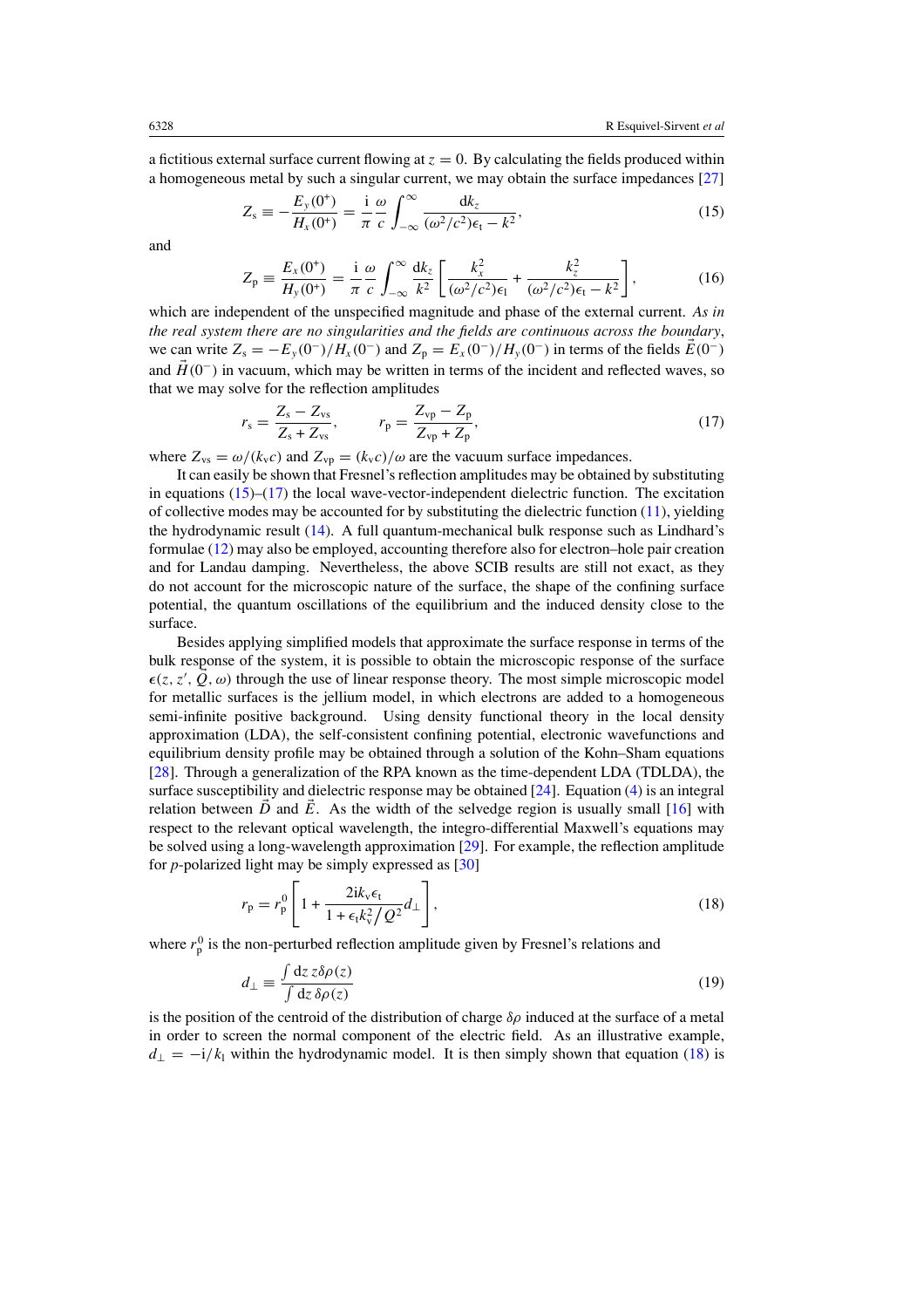consistent with [\(14\)](#page-4-0) in the long-wavelength limit. Nevertheless, *d*<sup>⊥</sup> has been calculated within the TDLDA for many metals and its low frequency value has been tabulated [\[24\]](#page-8-0).

#### **5. Casimir forces between non-local media**

In the previous sections, we have discussed the calculation of the electromagnetic response and the optical properties of non-local systems. These may be immediately related to the calculation of the Casimir force between spatially dispersive media by noting that the Lifshitz formula, when written in terms of the reflection amplitudes,

$$
F(L) = \mathcal{A} \frac{\hbar c}{2\pi^2} \text{Re} \int_0^\infty dQ \, Q \int_{q\geqslant 0} dk_v \frac{\tilde{k}_v^2}{q} \left[ \frac{r_s^{(1)} r_s^{(2)} e^{2i\tilde{k}_v L}}{1 - r_s^{(1)} r_s^{(2)} e^{2i\tilde{k}_v L}} + \frac{r_p^{(1)} r_p^{(2)} e^{2i\tilde{k}_v L}}{1 - r_p^{(1)} r_p^{(2)} e^{2i\tilde{k}_v L}} \right],\tag{20}
$$

is applicable to a wide class of systems, including homogeneous, inhomogeneous, semi-infinite or finite, insulator or metallic, dissipationless or absorptive, and local or spatially dispersive media [\[9–13,](#page-8-0) [31\]](#page-8-0). Here,  $\tilde{k}_v = k_v + i\eta$  where  $\eta \to 0^+$  is a positive infinitesimal and the integral over  $k_v$  runs from i*Q* to 0 and then to  $\infty$ , so that  $q = \omega/c$  remains real and positive, although the integration trajectory may be manipulated into a more convenient one over the imaginary axis, and we assumed the zero temperature case. The reason for the generality of equation (20) is that *α*-polarized photons ( $α = s$ ,  $p$ ) that are not reflected coherently at the *a*th wall ( $a = 1, 2$ ) of the cavity with amplitude  $r_{\alpha}^{(a)}$  are lost from the cavity with probability  $1 - |r_{\alpha}^{(a)}|$  $2$ . However, detailed balance in thermodynamic equilibrium implies that those photons are replaced by similar photons through incoherent radiation from the walls or by being transmitted from the vacuum region beyond the system, at the same rate as they are lost. Thus, both the coherent and incoherent contributions to the field are determined by the same reflection amplitudes. By using an ancillary system with the same optical coefficients as the real cavity walls, the generality of equation (20) has been proved [\[9\]](#page-8-0) for a wide class of isotropic systems, and it has recently been generalized to anisotropic [\[32](#page-8-0)] and to fermion mediated interactions [\[33\]](#page-8-0).

Non-local effects in the Casimir force can therefore be obtained quantitatively simply by substituting the appropriate non-local reflection amplitudes in equation (20). For example, in figure [1](#page-7-0) we show the non-local corrections  $\delta F/F \equiv (|F_{\text{nl}}|-|F_{\text{l}}|)/|F_{\text{l}}|$  to the Casimir force calculated with the hydrodynamic and the self-consistent jellium models [\[13\]](#page-8-0), where the subscripts nl and l denote non-local and local, respectively. The exactly solvable hydrodynamic model predicts that non-locality decreases the force due to the excitation of additional waves in the media [\[9\]](#page-8-0). At the closest distances for which Casimir forces have been measured,  $L \sim 50$  nm, the non-local correction  $|\delta F/F|$  is about half a per cent. Similar results are also obtained [\[11](#page-8-0)] from models that employ a more sophisticated bulk dielectric response, such as a Lindhard-type dielectric function in the region of anomalous dispersion, including a correction to account for inter-band transitions, but which nevertheless truncate the system abruptly at the surface employing the SCIB or similar models. As in the hydrodynamic model, the force is smaller than in the local case. The left panel of figure [1](#page-7-0) also illustrates the accuracy of the long-wavelength approximation (equations [\(18\)](#page-5-0)). Contrariwise, the jellium model predicts a non-local correction of a similar size but of the opposite sign (note the labelling), that is, non-local effects increase the magnitude of the Casimir force [\[13\]](#page-8-0). The reason for this increase is that in realistic models of metallic surfaces, the electronic density is not truncated abruptly at the position of the nominal surface, but it decays smoothly to zero, extending beyond the metal and into vacuum. Actually, the negative electronic charge outside the nominal boundary and the compensating positive charge within the metal form the surface dipole that is the source of the self-consistent potential that actually confines the electrons within the metal.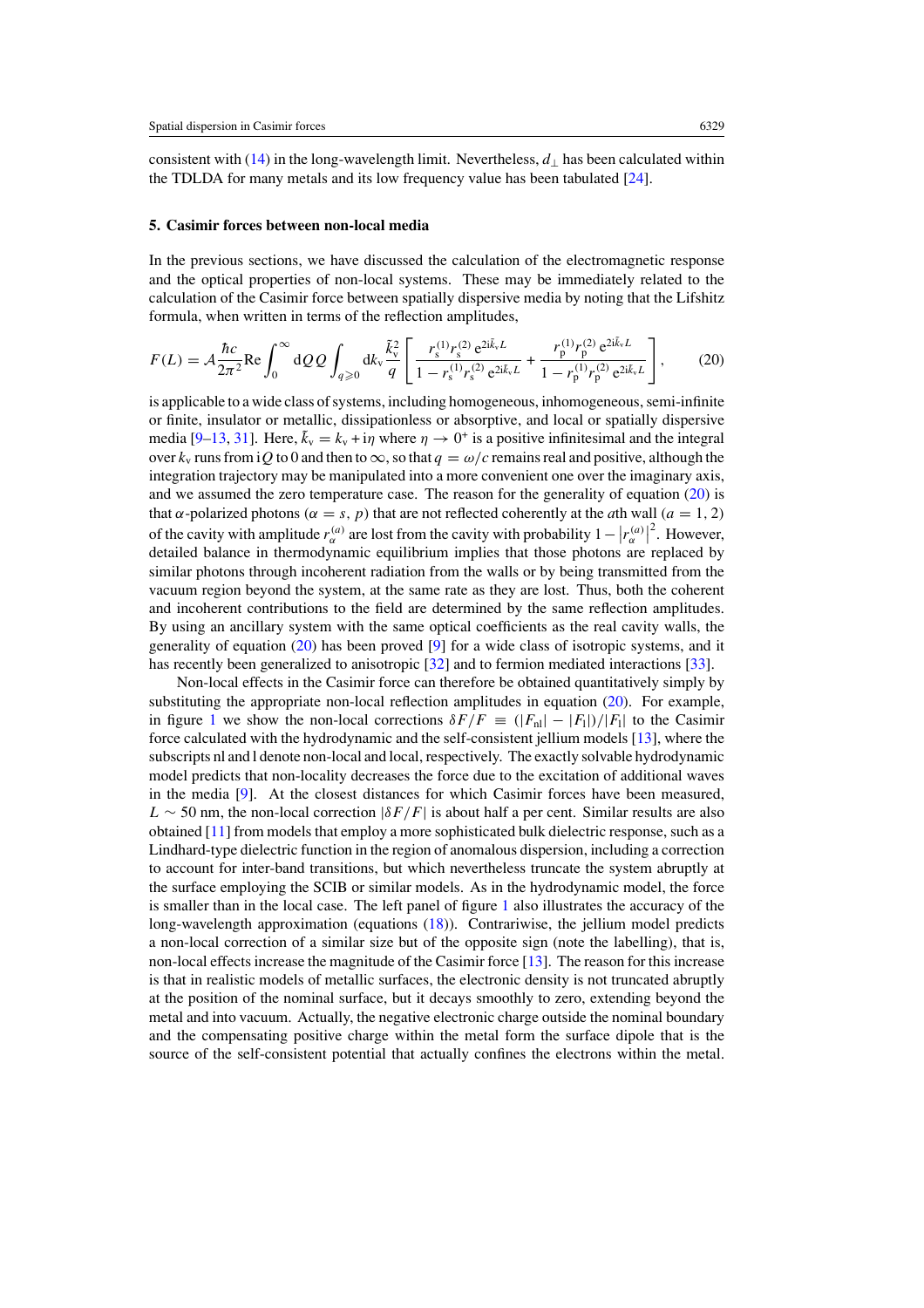<span id="page-7-0"></span>

**Figure 1.** Normalized non-local corrections  $\delta F/F$  to the Casimir force as a function of distance *L* calculated for Au using the hydrodynamic model (left panel) and for free electron metals of different densities corresponding to  $r^s/a_B = 2$ , 3, 4 and 5 using the self-consistent semi-infinite jellium model (right panel), where  $a_B$  is Bohr's radius and  $r_s$  is related to the electronic number density  $n = 3/(4\pi r_s^3)$ .

It turns out that the region just outside of the metal is much more polarizable than within the metal, so that most of the screening takes place outside of the nominal surface. Thus, from the electromagnetic point of view, the effective distance between two conductors is smaller than the nominal distance, and therefore, the Casimir force is larger. Although the non-local correction  $|\delta F/F|$  is relatively small at currently accessible distances, it grows roughly as  $L^{-1}$ and thus will become very important as smaller distances are explored. Figure 1 also shows that the non-local correction increases with the electronic density.

The role of thin metallic coatings in the calculation of Casimir forces has also been studied taking into account spatial dispersion [\[12](#page-8-0)] within the Kliewer and Fuchs formalism. It was found that the main non-local contributions come from the coupling of the longitudinal guided collective modes of the thin films with *p*-polarized light. Although it could have been expected that non-local effects would be more important for thin films than for semi-infinite media, as the width introduces an additional small length scale besides the relatively large wavelength, they were found not to exceed about 7% at small separations. For current experimental setups and separations, non-local corrections are on the order of 0.4%. The effect of thin films within a local approximation has been explored by Lissanti *et al* [\[34](#page-8-0)].

## **6. Conclusions**

We have reviewed the calculation of the optical properties of non-local systems emphasizing some of the concepts that have frequently been a source of confusion. We have discussed the meaning of a wave-vector-dependent dielectric response when surfaces are present, the problem of additional boundary conditions and the continuity conditions for the fields. We have shown some expressions which may be simply plugged into the Lifshitz formula in order to calculate the Casimir force including non-local corrections. The effects of nonlocality are small at currently accessible distances but they might become very important in future experiments that explore much smaller distances. Self-consistent theories produce